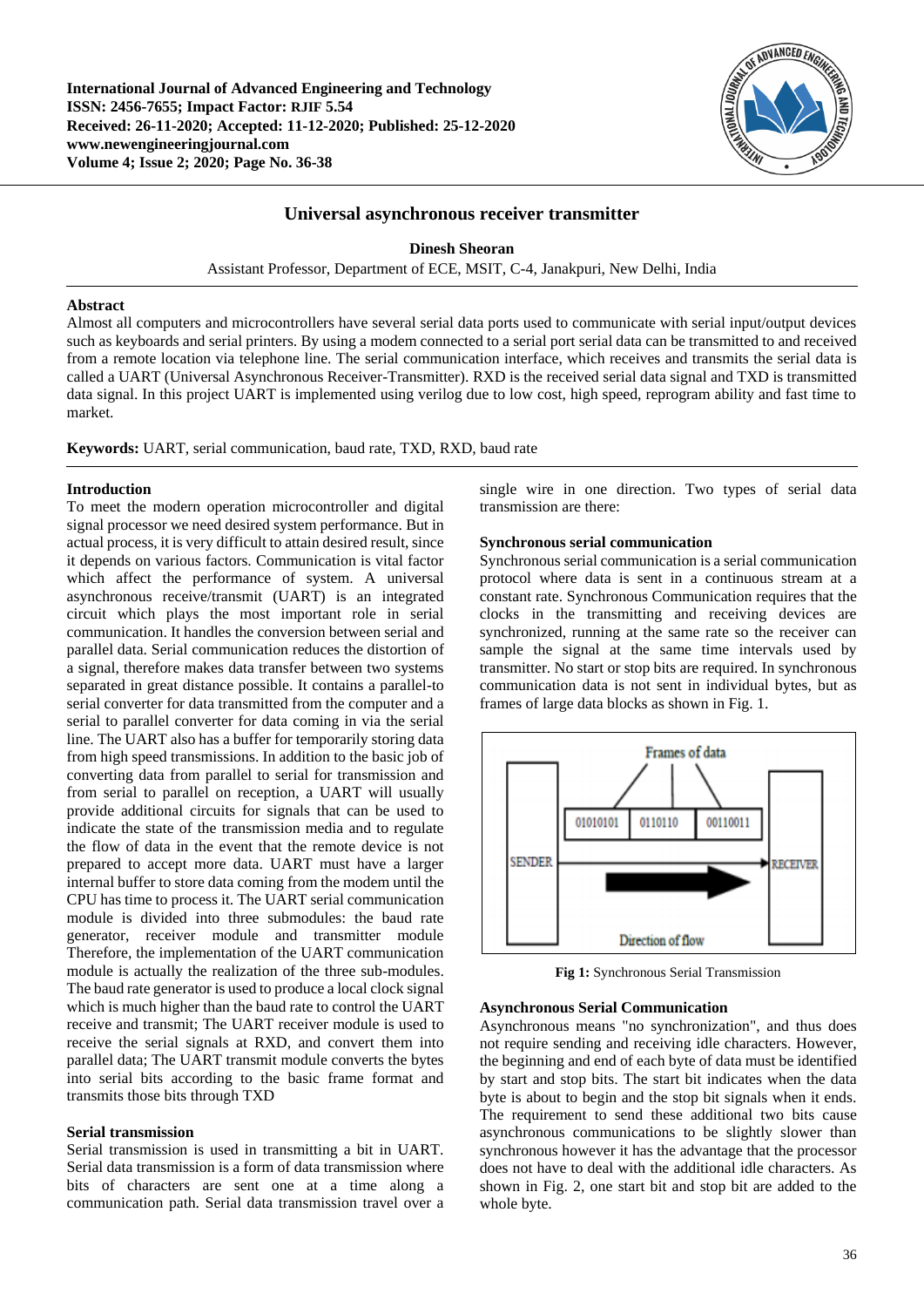

**Fig 2:** Asynchronous serial transmission

Just as software designers use high level languages (HLL) to express the algorithms in terms of language statements, digital hard-ware designers use hardware description languages (HDL) to describe the system they are designing. Although HDL's were originated as a medium of precise yet concise description of digital hardware, they have found a variety of applications such as generating user manuals, teaching logic design, acting as an input medium for an automatic design system, VHDL and Verilog are widely used HDL's. Hardware description languages such as Verilog are similar to software programming languages because they include ways of describing the propagation time and signal strengths (sensitivity). Verilog is a strongly and richly typed language. We are using VHDL as our programming language.

### **Technology used Xilinx ISE**

Xilinx ISE (integrated software environment) is a software tool produced by Xilinx for synthesis and analysis of HDL designs, which enables the developer to synthesize ("compile") their designs, perform timing analysis, examine RTL diagrams, simulate a design's reaction to different stimuli, and configure the target device with the programmer. Xilinx ISE 8.2i is a version of ISE, which we are used in our project for simulation.

There are many conventional methods used for the optimisation of our ELD problem and they are: Lambda Iteration Method, Newton's Method, Base point and Participation factor Method and Gradient Method.In this, we will be using one of these conventional methods as our base and that is the lambda iteration method.

### **Baud rate**

BAUD rate defines how many number of bits can be transferred in 1 second e.g. BAUD 9600 means 9600 bits can be transferred in 1 sec.

Baud rate is a measure of the speed of data transfer, expressed in bits per second (bps). Both UARTs must operate at about the same baud rate. The baud rate between the transmitting and receiving UARTs can only differ by about 10% before the timing of bits gets too far off.

Both UARTs must also must be configured to transmit and

receive the same data packet structure.





In UART communication, two UARTs communicate directly with each other. The transmitting UART converts parallel data from a controlling device like a CPU into serial form, transmits it in serial to the receiving UART, which then converts the serial data back into parallel data for the receiving device. Only two wires are needed to transmit data between two UARTs. Data flows from the Tx pin of the

### **Steps of UART Transmission**

1. The transmitting UART receives data in parallel from the data bus:

transmitting UART to the Rx pin of the receiving UART.



2. The transmitting UART adds the start bit, parity bit, and the stop bit(s) to the data frame: